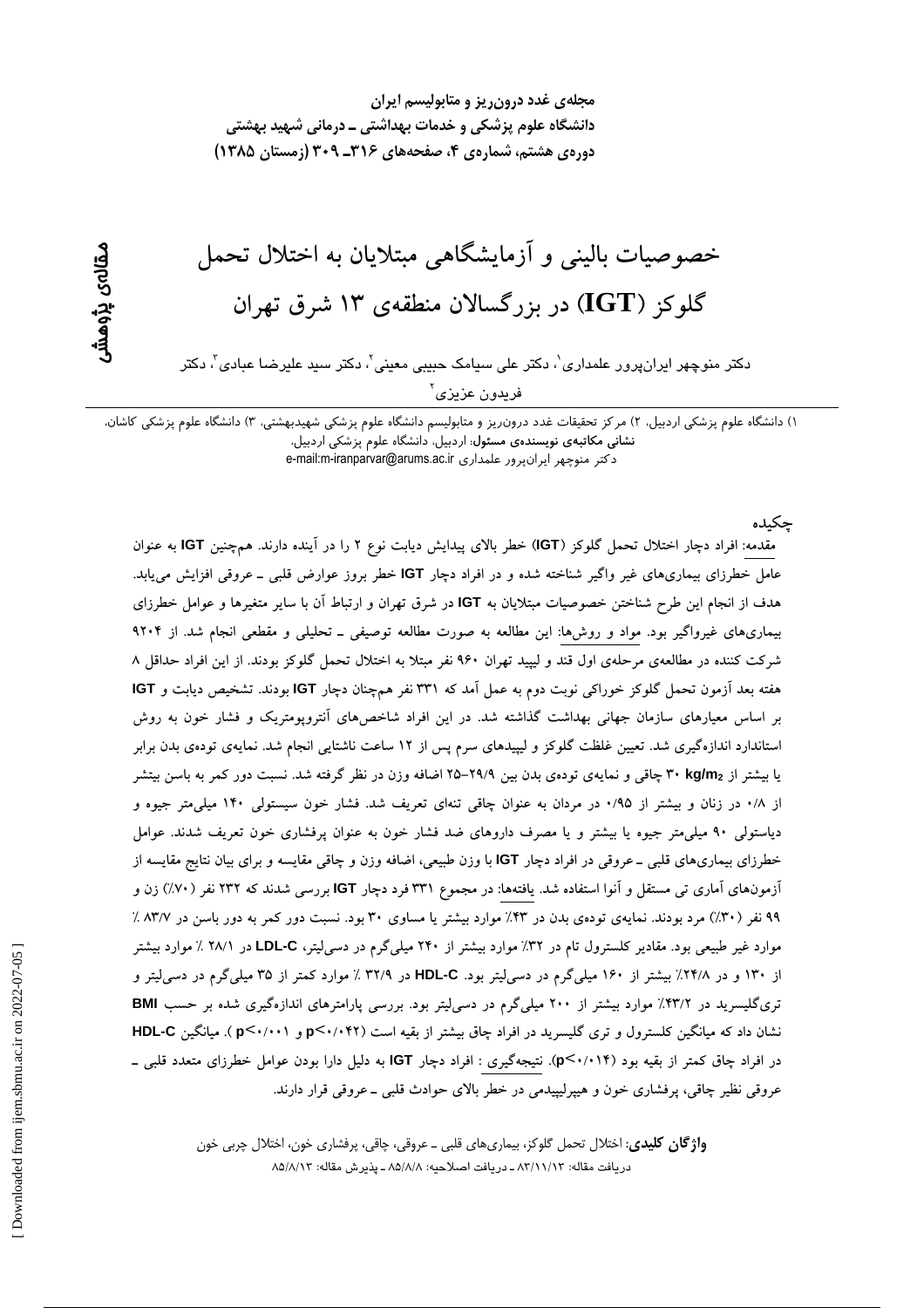مقدمه

اختلال تحمل گلوکز (IGT)<sup>:</sup> یک حالت دیسکلیسمی است که بین وضعیت طبیعی و دیابت قرار دارد و یک مرحلهی گذر از وضعیت طبیعی به دیابت میباشد.<sup>۱</sup> شیوع IGT بر حسب سن، جنس، وضعیت اقتصادی، اجتماعی و نژاد از ۳ تا ۱۰٪ در جوامع اروپایی و ۱۱ تا ۲۰٪ در آمریکای شمالی متفاوت است.<sup>۲</sup> شیوع آن در نیجریه ۲/۲/۲ و در آمریکاییهای ژاپنی تبار ٣٪.٢٢ گزارش شده است. در ساير مطالعهها شيوع IGT بینابینی است<sup>71-۵</sup> اخیراً در یک مطالعه نشان داده شده که شيوع IGT در كودكان و نوجوانان آمريكايي بالا ميباشد." در مطالعههایی که در ایران انجام شد، شیوع IGT در افراد بالای ۳۰ سال در شهرها ۸/۲ تا ۱۴/۹٪ و در روستاها ۳/۴٪ بود.<sup>۱۵،۱۶</sup> افراد دچار IGT خطر پیدایش دیابت نوع ۲ در آینده وجود دارد که تقریباً ۲۰ برابر سایر افراد میباشد و ظرف ١٠ سال ٥٠ -٢٠ ٪ افراد با IGT ديابت پيدا مى كنند. ميزان تبدیل IGT به دیابت از ۱/۵ تا ۷/۳ ٪ در سال متفاوت است.<sup>۲</sup> در یک متاآنالیز که اطلاعات ۶ مطالعهی آیندهنگر را از نظر پیشرفت IGT به دیابت بررسی نمود، بروز سالانهی دیابت ۷ /۵ ٪ گزارش شد.<sup>۱۷</sup> در مطالعهی دیگری که در تایوان انجام شد نشان داده شد که سالانه ۸/۸٪ افراد دچار IGT دیابتی میشوند.<sup>۱۸</sup> از طرف دیگر IGT به عنوان عامل خطرزای بیماریهای قلبی ـ عروقی شناخته شده و در این افراد عوامل خطرزای بیماریهای قلبی ـ عروقی با افراد مبتلا به دیابت شناخته شده برابر است و حتى و در مواردى از افراد مبتلا به دیابت شناخته شده بیشتر میباشد، در حالی که شواهد بيماري هاي قلبي ـ عروقي بين وضعيت طبيعي و ديابت قرار دارد.<sup>\\</sup> IGT موجب افزایش خطر بروز بیماریهای قلبی ـ عروقي مستقل ازعوامل خطر معمول بروز بيماريهاي قلبي ــ عروقی میشود و افراد دچار F۰ IGT" بیشتر از سایرین در خطر مرگ ومیر ناشی از بیماریهای قلبی ـ عروقی هستند." پیگیری ۱۲ سالهی مردانی که در مطالعهی مالمو در سوئد شرکت کرده بودند نشان داد که IGT با افزایش مرگ و میر ناشی از بیماریهای قلبی ـ عروقی همراه است.<sup>۲</sup> یک متاآنالیز حاوی اطلاعات ٢٠ مطالعهی مختلف در افرادی كه به مدت ۱۲/۴ سال پیگیری شده بودند نشان داد که افراد با قند ۲ ساعتهی بالاتر از ۱۴۰ میلیگرم در دسی لیتر در خطر بالاتر حوادث قلبی ــ عروقی قرار دارند.<sup>۲۱</sup> در مطالعهی

اسلامشهر ۲۲/۴٪ افراد دچار IGT آزمون ورزش مثبت داشتند.<sup>۲۲</sup> هدف از مطالعهی حاضر بررس*ی* خصوصیات بالینی و آزمایشگاهی مبتلایان به IGT و بررسی عوامل خطرزای بیماریهای قلبی ـ عروقی در این گروه پر خطر از بزرگسالان منطقهی ١٣ شرق تهران بود تا با استفاده از نتایج آن بتوان راهکارهای مداخلهای مناسبی پیشنهاد نمود.

#### مواد و روشها

مطالعه به صورت توصیفی ـ تحلیلی و مقطعی انجام شد. اطلاعات با استفاده از مشاهده<sup>ة</sup> و مصاحبه<sup>ننا</sup> و تكميل پرسشنامه جمعآوری شد. از تمامی افراد نمونه در مورد رژیم و میزان فعالیت فیزیکی توسط پرسشگرها مصاحبه به عمل آمد و پرسشنامهها تکمیل شد. جامعهی مورد بررسی شامل افراد ۷۰-۲۰ سالهی شرق تهران بود که در مطالعهی قند و لیپید تهران (TLGS ) شرکت کرده بودند. در این جامعه افراد مبتلا به IGT به روش زیر برگزیده شدند. ۹۲۰۴ فرد ٧٠-٢٠ سالهى جمعيت مورد مطالعه تحت آزمون تحمل گلوکز خوراکی (OGTT)" با ۷۵ گرم گلوکز خوراکی محلول در ۲۵۰ میلی لیتر آب قرار گرفتند. اگر قند ۲ ساعت بعد از مصرف گلوکز بین ۱۹۹–۱۴۰ میلیگرم در دسی لیتر بود طبق کرایتریای سازمان جهانی بهداشت به عنوان IGT محسوب میگردید به شرطی که قند ناشتا زیر ۱۲۶ میلیگرم در دسهایتر باشد. در این مرحله ۹۶۰ نفر دچار IGT بودند. از افراد دچار IGT بشرطی که معیارهای حذف از مطالعه را نداشتند، حداقل ۸ هفته بعد از نوبت OGTT به عمل آمد و در صورتی که در نوبت دوم نیز دچار IGT بودند، وارد مطالعه شدند. در این مرحله ۳۳۱ نفر واجد شرایط ورود به مطالعه بودند. اندازهگیریهای آنتروپومتری، فشار خون، اطلاعات فردی و شیوهی زندگی افراد با استفاده از پرسشنامهی استاندارد ثبت شد. سنجشهای آنتروپومتری شامل قد و وزن بر اساس برنامهی استاندارد انجام شد. اندازهگیری قد بدون کفش با متر نواری و اندازهگیری وزن بدون کفش با ترازوی دیجیتال بدون لباس اضافی انجام شد. دور کمر در

ii-Observation

iii- Interview

iv-Oral glucose tolerance test

i- Impaired glucose tolerance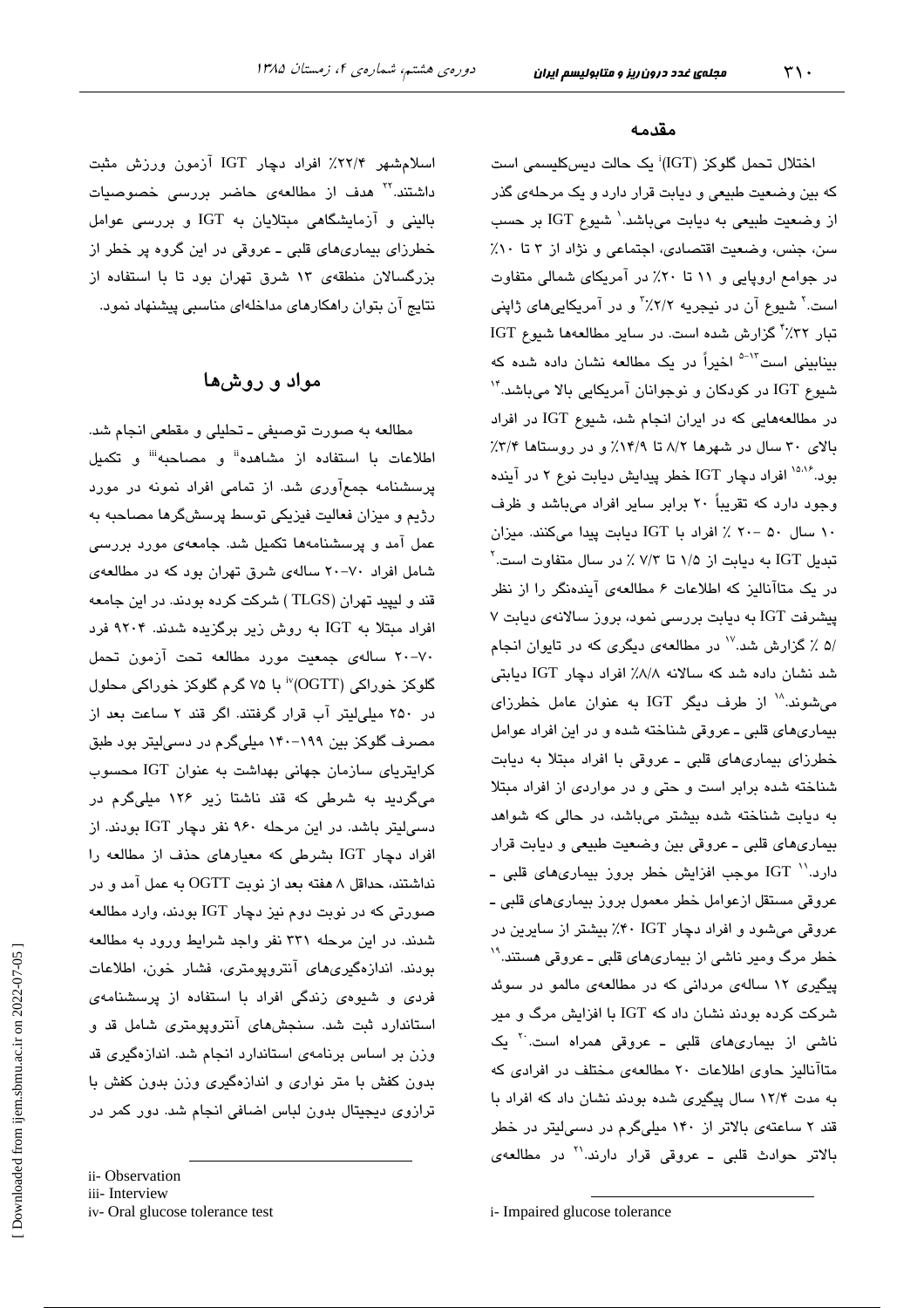سطح ناف و دور باسن از روی لباس در محل بیشترین قطر اندازهگیری شد. نمایهی تودهی بدن (BMI) با تقسیم وزن بر حسب کیلوگرم به مجذور قد (بر حسب متر) محاسبه شد که معيار اضافه وزن و چاقي به شرح زير بود:

BMI <۱۸/۵ افراد کم وزن و ۲۴/۹- BMI=۱۸/۵ افراد طبيعي، ٢٩/٩-٣٥ BMI افراد با اضافه وزن و ٣٠<BMI افراد چاق تعریف شدند. توزیع چربی بدن با ارزیابی kg/m $^2$ نسبت دور کمر به باسن (WHR) تعیین شد. چنانچه نسبت به دست آمده در زنان بیشتر از ۰/۸ و در مردان بیشتر از ۰/۹۵ بود نشان دهندهی چاقی مرکزی بود. برای اندازهگیری فشارخون، فرد مورد مطالعه به مدت ۱۵ دقیقه استراحت کرده و سپس پزشک فشارخون را توسط دستگاه فشارسنج استاندارد اندازهگیری نمود.

فشار خون در ۲ نوبت به فاصلهی ۳۰ دقیقه اندازهگیری شد و میانگین مقدار به دست آمده از دو بار اندازهگیری به عنوان فشار خون فرد ثبت شد. برای تعیین پرفشاری خون و درجههای مختلف آن از طبقهبندی JNC-VI استفاده شد. معیار تشخیص پرفشاری خون بر اساس مصوبات JNC-VI به شرح ذیل بود: فشار خون سیستولیک کمتر از ۱۴۰ و دیاستولیک کمتر از ۹۰ میلی متر جیوه و عدم مصرف داروی ضد فشار خون به عنوان طبیعی و فشارخون سیستولیک بیشتر از ۱۴۰ و دیاستولیک بیشتر از ۹۰ میلی متر جیوه و مصرف داروی ضد فشار خون به عنوان فشارخون بالا در نظر گرفته شد. سیگار یکی از عوامل اصلی ایجاد کنندهی بیماریهای قلبی ـ عروقی است. در تعیین وضعیتهای مختلف مصرف سیگار از شیوهای که سازمان جهانی بهداشت ارائه كرده، الگوبردارى شد. معاينههاى بالينى و فیزیکی توسط پزشک همکار طرح انجام میشد. از تمام بیماران نوار قلبی گرفته شد. اندازهگیری قند خون در تمام موارد در آزمایشگاه مرکزی مطالعهی قند و لیپید تهران در همان روز اخذ نمونه و با دستگاه اتوآنالیزور با استفاده از کیت گلوکز (پارس آزمون) انجام شد. بررسی گلوکز نمونه به طریق رنگسنجی آنزیمی با روش گلوکز اکسیداز انجام شد. همهی سنجشها زمانی انجام شد که سیستم کنترل کیفیت داخلی دستگاه قابل قبول بود. غلظت کلسترول تام و تری گلیسرید توسط آزمونهای کالریمتریک آنزیمی کلسترول استراز، کلسترول اکسیداز و گلسیرول فسفات

اکسیداز اندازهگیری و غلظت HDL-C پس از تعیین غلظت کلسترول تام از طریق فرمول فریدوالد محاسبه شد. در مواردی که تریگلیسرید بیشتر از ۴۰۰ میلیگرم در دسی لیتر بود HDL-C محاسبه نشد. طبقهبندی مقادیر سرمی لیپید و لیپوپروتئینها در افراد بالغ بر اساس معیارهای ارائه شده توسط «برنامه بینالمللی آموزش اندازهگیری کلسترول»<sup>ة</sup> انجام شد. کلسترول تام کمتر از ۲۰۰ میلیگرم در دسیلیتر مطلوب و کلسترل ۲۳۹-۲۰۰ میلیگرم در دسهالیتر حد مرزی بالا و کلسترول بیشتر از ۲۴۰ میلیگرم در دسی لیتر، بالا تعريف شد.

 $\mathsf{r}\setminus\mathsf{r}$ 

HDL-C بیشتر از ۳۵ میلیگرم در دسی لیتر مطلوب و کمتر از ۳۵ میلیگرم در دسیلیتر پایین تعریف شد. LDL-C کمتر از ۱۳۰ میلیگرم در دسی لیتر مطلوب، ۱۵۹–۱۳۰ حد مرزی بالا و بیشتر از ۱۶۰ میلیگرم در دسی لیتر، بالا تعریف شد. تریگلیسرید کمتر از ۲۰۰ میلیگرم در دسی لیتر طبیعی، ۴۰۰--۲۰۰ میلیگرم در دسهالیتر حد مرزی بالا و ۲۰۰۰--۴۰۰ میلیگرم در دسی!پتر بالا، بالاتر از ۱۰۰۰ میلیگرم در دسی لیتر خیلی بالا تعریف شد. اندازهگیری انسولین پلاسما با استفاده از کیت اختصاصی انجام شد به این صورت که به روش Elisa با کیت کمپانی DRG آمریکا بر حسب IU/L یا mu/mL تعیین گردید. از تمام بیماران بعد از بررسی نوار قلبی و معاینهی فیزیکی توسط پزشک متخصص قلب، آزمون ورزش" به عمل آمد. برای افراد مورد مطالعه آزمون ارگواسپیرومتری در مرکز تحقیقات ریهی بیمارستان مسیح دانشوری تهران انجام شد و Vo2 max بیماران اندازهگیری گردید. اطلاعات کسب شده مطابق جدول جمعآوری اطلاعات نگهداری شد. دادههای کمّی به صورت (میانگین ± انحراف معیار) ارائه شد. از آزمون تی مستقل برای ارزیابی و مقایسهی میانگین پارامترهای پیوسته در ۲ گروه زنان و مردان استفاده شد. از آزمون آنوا برای بررسی پارامترهای پيوسته بر حسب BMI سطوح مختلف استفاده شد.

#### بافتهها

از مجموع ۳۳۱ فرد مورد بررسی ۲۳۲ نفر (۷۰٪) زن و بقیه مرد بودند. میانگین سنی مردان ۲۰/۴±۵۲/۱ و زنان

iii- Exercise tolerance test

ii- National cholesterol education program

i-Waiste to hip ratio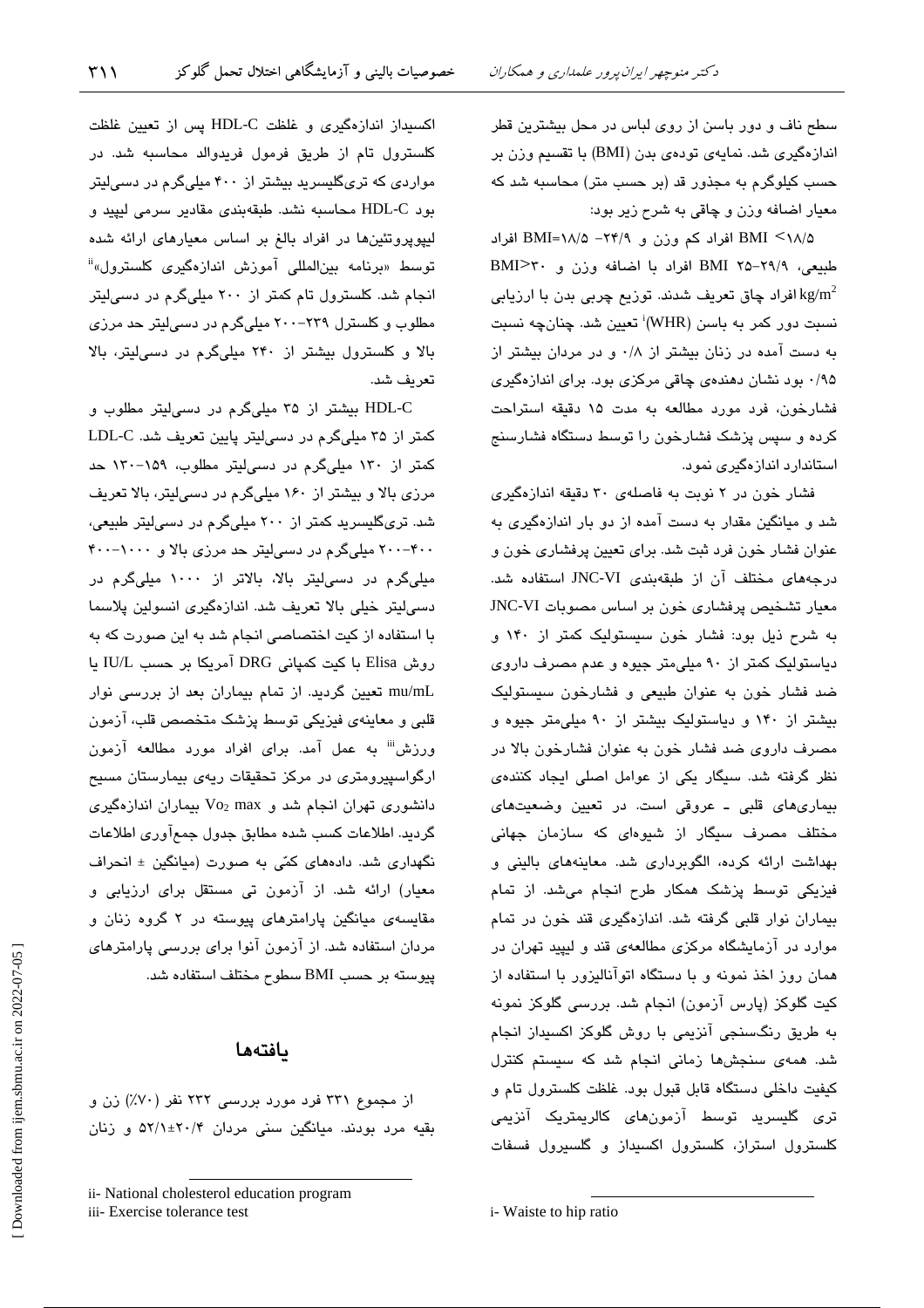۵۰/۴±۱۰/۲ سال بود و از نظر آماری اختلاف معنیدار وجود نداشت. ۳۰/۲٪ افراد در گروه سنی ۵۹–۵۰ سال قرار داشتند. سابقهی فامیلی دیابت در ۳۵٪ موارد مثبت بود و سابقهی دیابت بارداری تنها در یک مورد گزارش شد. ۲۸ نفر (۸٪) سیگاری بودند. ۸۷/۴٪ افراد مبتلا به IGT دارای اضافه وزن یا چاقی بودند. WHR نیز در ۸۳/۷٪ موارد غیرطبیعی بود (جدول ۲). آزمون ورزش در ۱۴٪ موارد مثبت بود. ۶۵/۵٪ افراد با IGT دارای فشار خون بالا بودند که اکثریت در stage I فشارخون بودند (جدول ۲). میانگین فشارسیستولیک ۲۰±۱۲۸ و میانگین فشار دیاستولیک ۱۱± ۸۴ میلی متر جیوه بود (جدول ١).

جدول ۱– خصوصیات اولیهی افراد دچار  ${\rm IGT}$  شرکت کننده در مطالعه

| ۳۳۱                                         | تعداد                                            |
|---------------------------------------------|--------------------------------------------------|
| $(\dot{X}^{\dagger})^{\alpha}$              | جنس مذكر                                         |
| $(\forall \cdot)$ ٢٣٢                       | مؤنث                                             |
| ۲۵٪                                         | سابقەي فاميلى ديابت (٪)                          |
| $\sqrt{2}$                                  | سابقەي ديابت باردارى                             |
| $0.49 \pm 1.7$                              | سن (سال)                                         |
| $\lambda$                                   | سیگاری (٪)                                       |
| $V\Delta/\Upsilon\Delta\pm\Upsilon/\Lambda$ | وزن (كيلوگرم)                                    |
| $Y9/Y \pm Y/AY$                             | نمایەی تودەی بدنبرحسب کیلوگرم برمترمربع          |
| $95/9$ $+1.7$                               | دور کمر (سانتیءتر)                               |
| $\cdot$ /9 $\tau$ + $\cdot$ /7              | دور کمر به دور باسن                              |
| $Y^{\star}$                                 | فشار خون سیستولیک (میلی،متر جیوه)                |
| $\Lambda$ ۴ $\pm$ \ \                       | فشار خون دياستوليک (ميلي متر جيوه)               |
| $9\lambda/9 \pm 11/0$                       | قند ناشتای پلاسما ( میلیگرم در دسیلیتر)          |
| 180±18/1                                    | قند ۲ ساعته بعد از مصرف گلوکز ( میلیگرم          |
|                                             | در دسی!یتر)                                      |
| $\tau\tau v_{\pm\Delta}$ ./ $\tau$          | کلسترول تام ( میلیگرم در دسی <mark>لیتر</mark> ) |
| $Y/\sqrt{4\pm 1/\Delta}$                    | HDL-C (میلیگرم در دسیلیتر)                       |
| 159/1±58/4                                  | LDL-C (میلیگرم در دسیلیتر)                       |
| $YY.4+19$                                   | تریگلیسرید ( میلیگرم در دسیلیتر)                 |
| $\mathcal{N}$                               | آزمون ورزش (ETT) مثبت (٪)                        |
| $\frac{1}{\sqrt{2}}$                        | انسولين پلاسما (ميلي واحد در ميلي ليتر)          |
| 21/7V±V/46                                  | سیلی لیتر به ازای کیلوگرم در دقیقه VO2max        |

میانگین کلسترول تام ۲/۰۵۰±۲۳۷ میلیگرم در دسی لیتر بود و که ۲۸/۳٪ افراد دارای LDL-C بالا و ۳۳٪ دارای HDL-C پایین بودند. ۳۲/۱٪ موارد کلسترول تام بالا داشتند. (جدول ۴). ۷/۶٪ افراد دارای تریگلیسرید بالا بودند و میانگین تریگلیسرید ۱۱۶±۲۰/۹ میلیگرم در دسی لیتر بود. Vo2max در ۴۰٪ موارد غیر طبیعی بود و میانگین آن ۷/۵±۲۱/۳ میلی لیتر به ازای هر کیلوگرم دقیقه بود(جدول ۴). در کل، ميانگين نمايەي تودەي بدن، كلسترولتام، فشارخون دیاستولی، HDL-C ،LDL-C و تریگلیسرید در زنان بیشتر از مردان بود و اختلاف آنها از نظر آماری معنی،دار بود. (جدول ۳) بررسی پارامترهای اندازهگیری شده بر حسب BMI نشان داد که میانگین کلسترول و تریگلیسرید در افراد چاق بیشتر از بقیه بود (p<٠/٠۴٢ و p<٠/٠٠١) امّا میانگین  $(p< \cdot/\cdot \cdot)$ در افراد چاق کمتر از بقیه بود HDL-C (جدول ۵).

جدول ۲– توریع عوامل مؤثر بر  ${\rm IGT}$  در افراد مورد مطالعه

| عوامل مورد نظر                                 | تعداد | درصد                    |
|------------------------------------------------|-------|-------------------------|
| سیگاری                                         | ٢٨    | ٨                       |
| سابقەى فاميلى مثبت                             | ۱۱۵   | ۳۵                      |
| فعاليت فيزيكي مناسب                            | ۲٧    | ۱۲                      |
| <b>نمایەیتودەی بدن</b> برحسب کیلوگرم برمترمربع |       |                         |
| لاغر                                           | ١     | $\cdot/\tau$            |
| طبيعى                                          | ۴۴    | $\gamma \tau/\tau$      |
|                                                | ۱۴۱   | ۴۳۱۶                    |
| داراي اضافه وزن                                |       |                         |
| چاق                                            | ۱۴۵   | <b>۴۳/۸</b>             |
| نسبت دور کمر به باسن                           |       |                         |
| طبيعى                                          | ۵۴    | ۱۶/۳                    |
| غير طبيعي                                      | ۲V۷   | $\lambda$ ۳/V           |
| فشار خون                                       |       |                         |
|                                                | ۱۴۸   | 4410                    |
| طبيعى                                          | ۵۴    |                         |
| طبيعي بالا                                     |       | ۱۶۵                     |
| فشار خون بالای درجه یک                         | ٨۶    | ۲۶                      |
| فشار خون بالای در جه دو                        | ۸۶    | ۲۶                      |
|                                                | ۱۳    | $\mathsf{r}/\mathsf{q}$ |
| فشار خون بالای درجه سه                         |       |                         |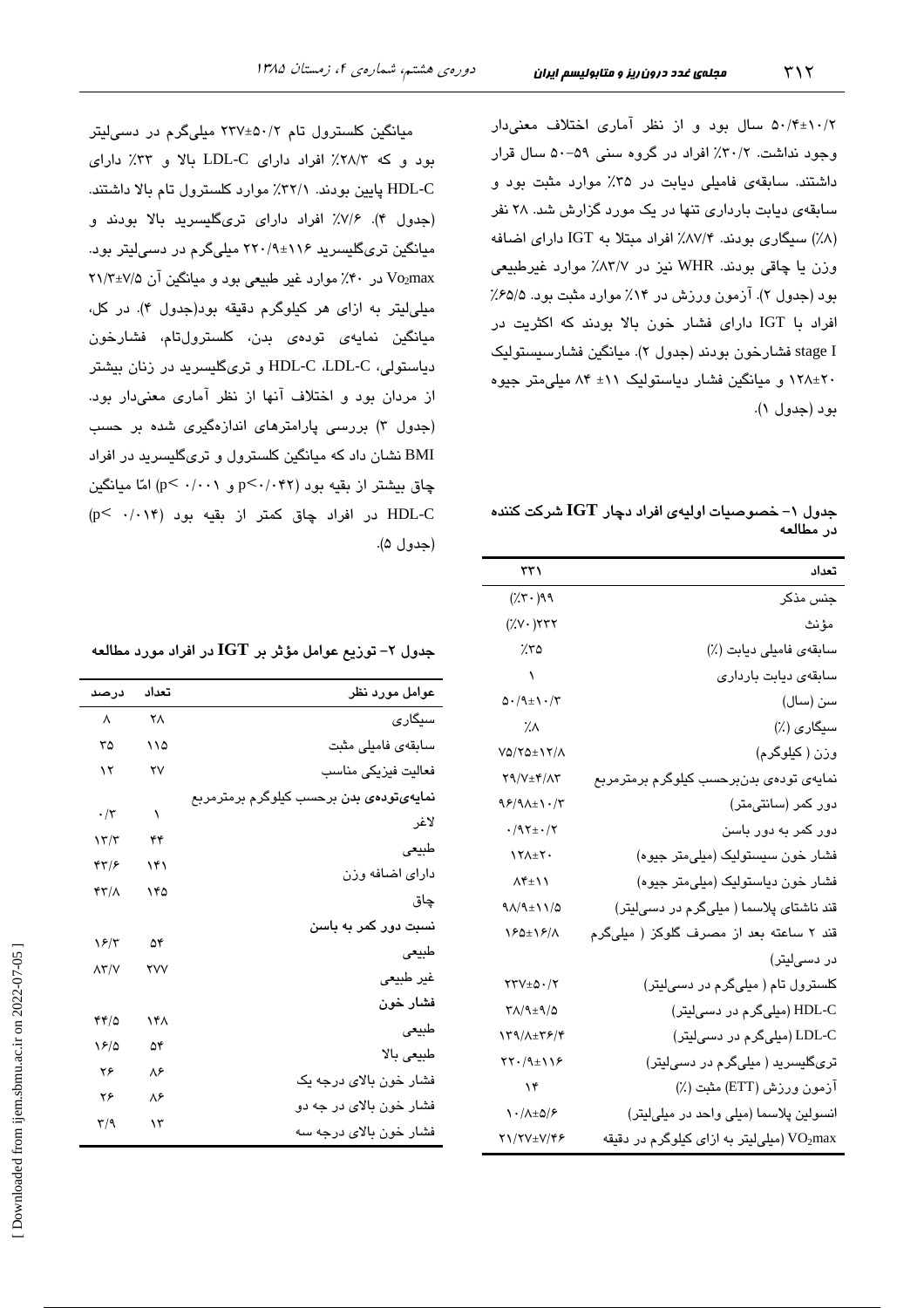| $\mathbf{P}_{\boldsymbol{\mathcal{G}}}$ سطح معنیداری | زنان                                              | مردان                                                               | متغيرها                                           |
|------------------------------------------------------|---------------------------------------------------|---------------------------------------------------------------------|---------------------------------------------------|
|                                                      | ميانگين±انحرافم <b>ع</b> يار                      | ميانگين±انحراف،معيار                                                |                                                   |
| $NS^*$                                               | $\Delta \cdot$ /۴ $\pm$ 1 $\cdot$ /۲              | $\Delta Y/\lambda \pm \lambda \cdot / \zeta$                        | سن ( سال)                                         |
| $p<\cdot/\cdot\cdot\wedge$                           | $\Upsilon \cdot / \Upsilon \pm \Delta / \Upsilon$ | $Y/\Upsilon \pm \Upsilon/V$                                         | نمایهی تودهی بدن بر حسب کیلوگرم بر مترمربع        |
| $p<\cdot/\cdot\cdot\wedge$                           | $\cdot$ /۹ $\pm$ V/1                              | $\cdot$ /9 $V \pm \Delta$ /۴                                        | نسبت دور کمر به دور باسن                          |
| $p<\cdot/\cdot\tau$                                  | $\frac{1}{\sqrt{2}}$                              | 1 Y A / A ± 1 9 / V                                                 | فشار خون سیستولیک (میلی متر جیوه)                 |
| $p<\cdot/\cdot\tau$                                  | $\Lambda$ Y/Y $\pm$ \ \/ $\Lambda$                | $\Lambda f/\Lambda \pm 11/\Delta$                                   | فشار خون دیاستولیک (میلی متر جیوه)                |
| $p<\cdot/\cdot$ ۴۲                                   | $YY9/\lambda \pm \Delta Y/Y$                      | $Y \cdot \mathcal{A}/\mathcal{A} + \mathcal{A}/\mathcal{A}$         | کلسترول تام (میلیگرم در دسیلیتر)                  |
| $p<\cdot/\cdot\cdot\cdot$                            | $f \cdot / \lambda \pm 1/2$                       | $\Upsilon \Delta / \Lambda \pm \Lambda / 8$                         | HDL-C (میلیگرم در دسیلیتر)                        |
| $p<\cdot/\cdot\tau$                                  | 147/1±0/9                                         | 157/۶±58/9                                                          | LDL-C (میلیگرم در دسیلیتر)                        |
| $p<\cdot/\cdot\cdot\wedge$                           | $YYY\pm YY^2$                                     | $Y \ Y / \Delta \pm 11 \cdot / 1$                                   | تریگلیسرید (میلیگرم در دسیلیتر)                   |
| $p<\cdot/\cdot$ ۶۹                                   | $9\Lambda/T \pm 11/T$                             | $\lambda \cdot \cdot / \lambda \pm \lambda \cdot \lambda / \lambda$ | قند ناشتاء پلاسما (میلیگرم در دسیلیتر)            |
| $p<\cdot/\cdot\cdot\wedge$                           | 180/8±1V/1                                        | 158/8±18/1                                                          | قند ۲ ساعت بعد از مصرف گلوکز (میلیگرم در دسیلیتر) |
| $p<\cdot/\cdot\cdot\wedge$                           | $\lambda \pm \Delta/V$                            | $\frac{1}{2} \cdot \frac{1}{2} \pm \frac{1}{2} \cdot \frac{1}{2}$   | انسولین پلاسما (میلی واحد در میلی لیتر)           |
| $p<\cdot/\cdot\cdot\cdot$                            | $\lambda/\tau_{\pm}$ ۶                            | $Y9/Y \pm Y/Y$                                                      | Vo2max (میلی لیتر به ازای هر کیلوگرم در دقیقه)    |
|                                                      |                                                   |                                                                     |                                                   |

جدول ۳– میانگین و انحراف معیار متغیرهای مورد بررسی بر حسب جنس درافراد مورد مطالعه

\* غیر معنیدار

جدول ۴– توزیع پارامترهای آزمایشگاهی در افراد دچار  $\operatorname{IGT}$  مورد مطالعه

| پارامترها <i>ی</i> مورد نظر                 | تعداد                           | درصد                              |
|---------------------------------------------|---------------------------------|-----------------------------------|
| کلسترول تام (میلیگرم در دسیلیتر)            |                                 |                                   |
| مطلوب                                       | $\setminus \cdot \setminus$     | $\mathbf{r} \cdot / \mathbf{r}$   |
| حد مرزی بالا                                | 156                             | $\tau v/\epsilon$                 |
| بالا                                        | $\mathcal{N} \cdot \mathcal{F}$ | $\tau\tau/\gamma$                 |
| HDL-C (میلیگرم در دسیلیتر)                  |                                 |                                   |
| مطلوب                                       | $\tau\tau\tau$                  | $\lambda$                         |
| پايين                                       | $\eta \cdot \eta$               | $\tau\tau$                        |
| LDL-C (میلیگرم در دسیلیتر)                  |                                 |                                   |
| مطلوب                                       | $\sqrt{2}$                      | $\tau \gamma / \epsilon$          |
| حد مرزی بالا                                | 95                              | $\tau\tau/\gamma$                 |
| بالا                                        | $\Lambda$ ٢                     | $\mathbf{Y}\Lambda/\mathbf{Y}$    |
| تری گلیسرید ( میلیگرم در دسیلیتر)           |                                 |                                   |
| طبيعى                                       | ۱۶۳                             | 49/1                              |
| حد مرزی بالا                                | ١۴٣                             | $\mathbf{r}\mathbf{r}/\mathbf{r}$ |
| YL                                          | ۲۵                              | V/F                               |
| Vo2max (میلی لیتر به ازای کیلوگرم در دقیقه) |                                 |                                   |
| طبيعى                                       | $\mathcal{N}$ .                 | $\epsilon$ .                      |
| غیر طبیعی                                   | ٧۵                              | $\mathfrak{r}$ .                  |
| آزمون ورزش                                  |                                 |                                   |
| منفى                                        | ۱۶۵                             | $\wedge\!\tau$                    |
| بينابينى                                    | $\pmb{\varphi}$                 | $\mathbf{r}$                      |
| مثبت                                        | ٢٨                              | $\mathcal{N}$                     |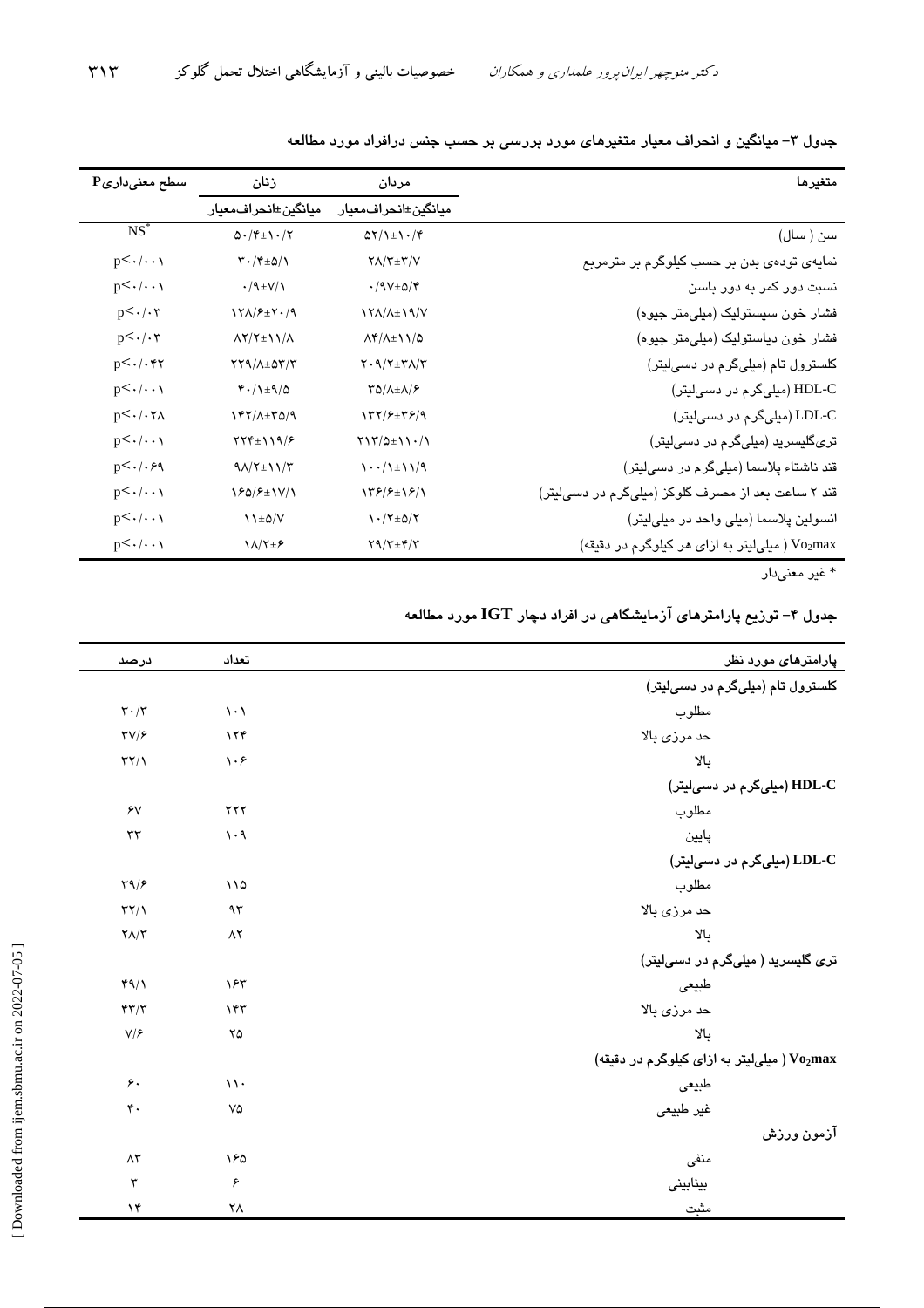| BMI(Kg/m <sup>2</sup> )          |                                                          |                                                                |                                           | متغيرها                                 |
|----------------------------------|----------------------------------------------------------|----------------------------------------------------------------|-------------------------------------------|-----------------------------------------|
| سطح معنیداریp                    | (چاق) بیشتر یا                                           | (اضافه وزن) ۲۹/۹–۲۵                                            | طبیعی(۲۴/۹–۱۸/۵)                          |                                         |
|                                  | مساوى ٣٠                                                 |                                                                |                                           |                                         |
| $p<\cdot/\cdot\cdot\cdot$        | $\cdot$ /94±۶/90                                         | $.797 + 572$                                                   | $\cdot/\Lambda$ ۹ $\pm$ ۱/۴۱ <sup>†</sup> |                                         |
|                                  | $(Y^{\ast}Y)$                                            | $(Y^{\ast})$                                                   | $(\mathbf{r}\mathbf{r})$                  | نسبت دور کمر به باسن (WHR)              |
| $NS^*$                           | 171/1±7./0V                                              | $YYYY^{\pm}YA/X^{\epsilon}$                                    | $\frac{1}{\sqrt{2}}$                      |                                         |
|                                  | $(Y^{\ast}Y)$                                            | $(Y^{\ast})$                                                   | $(\tau\tau)$                              | فشار خون سیستولیک (میلی متر جیوه)       |
|                                  | $\Lambda f/F\lambda \pm \lambda \cdot /V9$               | $\Lambda$ Y/YY $\pm$ 1Y/YY                                     | $VV/F\Delta \pm VY/\cdot Y$               | فشار خون دياستوليک (ميلي متر جيوه)      |
| $p = \cdot / \cdot \cdot \tau$   | $(Y^{\ast}Y)$                                            | $(Y^{\ast})$                                                   | $(\mathbf{r}\mathbf{r})$                  |                                         |
| $p = \cdot / \cdot \mathfrak{r}$ | $\tau\tau\cdot\pm\tau\vee/\tau$                          | $YYY/\Upsilon \pm \Delta \Upsilon/\Upsilon$                    | $Y \cdot \Lambda/V \pm Y Y / 9$           |                                         |
|                                  | $(Y^{\epsilon} \omega)$                                  | $(Y^{\epsilon})$                                               | $(\mathfrak{f}\mathfrak{f})$              | کلسترول سرم (میلیگرم در دسیلیتر)        |
|                                  | $\Upsilon f \cdot \pm \Upsilon f / 2$                    | $\Upsilon\Upsilon\cdot/\Upsilon\pm\Upsilon\cdot\Lambda/\Delta$ | $10V/V+17/1$                              |                                         |
| $p<\cdot/\cdot\cdot\cdot$        | $(Y^{\epsilon} \omega)$                                  | $(Y^{\epsilon})$                                               | $(\ast \ast)$                             | تری گلیسرید سرم (میلیگرم در دسیلیتر)    |
| $p=\cdot/\cdot \cdot$            | $\Upsilon \wedge \cdot / \Upsilon \pm \Lambda / \Lambda$ | $\Upsilon\Lambda/\Upsilon \pm 1$ .                             | $YY/V \pm \Lambda$                        | HDL-C (میلیگرم در دسیلیتر) مطلوب        |
|                                  | $(Y^{\epsilon} \omega)$                                  | $(Y^{\epsilon})$                                               | $(\ast \ast)$                             |                                         |
| <b>NS</b>                        | 145/0±58/8                                               | 151/۶±٣۵/۴                                                     | 137/۶±٣٨/۶                                |                                         |
|                                  | (150)                                                    | (15)                                                           | $(\mathbf{r} \cdot)$                      | LDL-C (میلیگرم در دسیلیتر)              |
|                                  | $1 - 20 \pm 17$                                          | $9V/V_{\pm}$ $\cdot$ / $\epsilon$                              | $9V/\Upsilon \pm 1V/\Upsilon$             |                                         |
| <b>NS</b>                        | $(Y^{\epsilon} \omega)$                                  | $(Y^{\epsilon})$                                               | $(\mathfrak{k}\mathfrak{k})$              | قند ناشتای سرم (میلیگرم در دسیلیتر)     |
|                                  | $\frac{17}{20}$                                          | $\cdot$ ±۵/۵                                                   | $V/\1$ + $Y/\gamma$                       | انسولین سرم (میلی واحد در میلی لیتر)    |
| $p$                              | $(1 \cdot \tau)$                                         | (90)                                                           | (YF)                                      |                                         |
| $p = \cdot / \cdot \setminus$    | 1811±18/0                                                | $YY/Y_{\pm}YY$                                                 | 18512±14/0                                |                                         |
|                                  | $(Y^{\epsilon})$                                         | (159)                                                          | $(\mathfrak{k}\mathfrak{r})$              | قند خون ۲ ساعته (میلیگرم در دسیلیتر)    |
| $p = \cdot / \cdot \cdot \cdot$  | $19/0 \pm 5$                                             | $Y1/F+A/Y$                                                     | $Y$ $Y$ $Y$                               | Vo2max (میلی لیتر به ازای هر کیلوگرم در |
|                                  | $(\wedge \varphi)$                                       | (VF)                                                           | (YY)                                      | دقيقه)                                  |

جدول ۵– میانگین و انحراف معیار پارامترهای اندازهگیری شده بر حسب BMI (نمایهی تودهی بدن) در افراد مورد مطالعه

خير معنىدار † ميانگين ± انحراف معيار = NS \*

#### بحث

این بررسی که روی ۳۳۱ فرد بزرگسال مبتلا به IGT در شرق تهران انجام شد، نشان داد که افراد دچار IGT به دلیل دارا بودن عوامل خطرزای متعدد در معرض خطر بالای بیماریهای قلبی ـ عروقی قرار دارند. در مطالعهی حاضر نسبت زنان به مردان ٢/٣ برابر بود. در مطالعههایی هر دو جنس برابر بودند<sup>۲،۳۰،۲۴</sup> و در برخی مطالعهها درصد زنان بیشتر از مردان بوده است.<sup>۲۵،۱۲</sup> دلیل این اختلاف میتواند به جامعهی مورد بررسی یا نحوهی نمونهگیری یا عدم تمکین مردان در مراجعه باشد. میانگین سن شرکتکنندگان در مطالعهى حاضر ٤٠±٥٠ سال است كه مشابه برخى مطالعهها

میباشد.<sup>۲٬۲۴٬۲۶</sup> در برخی از مطالعهها میانگین سن شرکت کنندگان پایینتر بوده است<sup>۱۲٬۲۲٬۲۷</sup> سابقهی فامیلی دیابت در ۳۴ درصد افراد مورد بررسی مثبت بود. در برخی از مطالعهها این نسبت پایینتر<sup>۲۲،۲۲</sup> و در برخ*ی* دیگر بالاتر بوده است.<sup>۲٬۲۶</sup> سابقهی مصرف سیگار به عنوان یکی از عوامل خطرزای بیماریهای قلبی ـ عروقی در ۸/۵ درصد موارد مثبت بود. در مطالعهی سوئدیها<sup>۲۲</sup> و ترکیهایها<sup>۱۳</sup> این نسبت بالاتر بود. یکی از دلایل درصد پایین سیگاریها در مطالعهی حاضر شاید این باشد که اکثریت شرکت کنندگان را زنان تشکیل می دادند. میانگین BMI در مطالعهی حاضر ۲۹±۲۹ کیلوگرم بر متر مربع بود. در برخی از مطالعهها افراد شرکتکننده BMI پایینتر داشتند<sup>۱۲،۲۲،۲۷</sup> و در برخی دیگر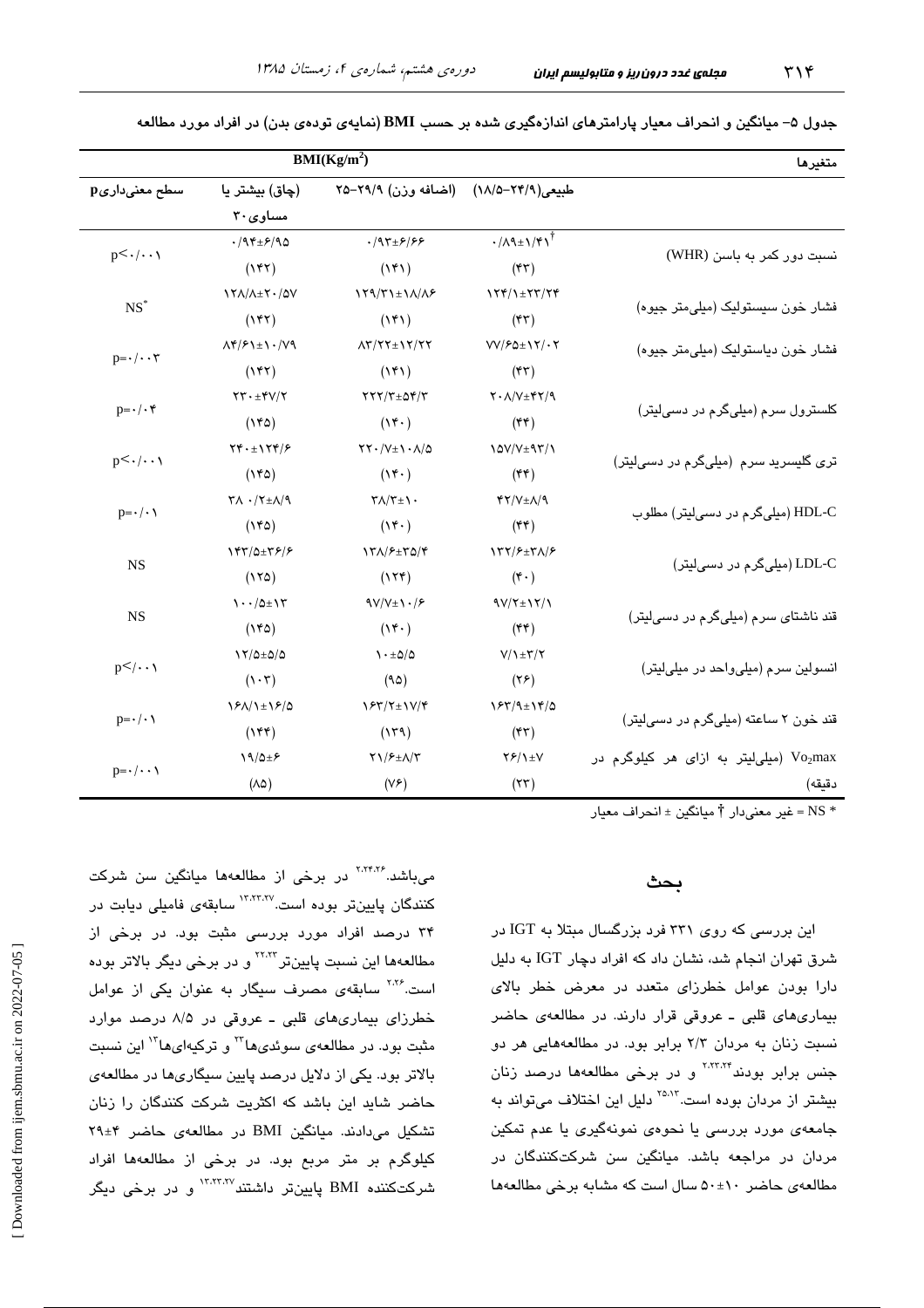بسیار کمتری نسبت به مردان داشتند که این امر  $\rm Vozmax$ لزوم توجه و توصیه به افزایش فعالیت فیزیکی را در زنان گوشزد مینماید. در مقایسهی عوامل خطرزا در افراد چاق نسبت به افراد دارای وزن طبیعی و اضافه وزن مشاهده شد که فشار خون سیستولیک و دیاستولیک در افراد چاق بالاتر از سایرین بود. همچنین میانگین کلسترول تام، LDL-C، تریکلیسرید و قند ناشتای پلاسما در افراد چاق، بالاتر از بقیه و میانگین HDL-C کمتر از سایرین بوده است. در افراد  $\omega$ چاق میانگین Vo $_2$ max کمتر از سایرین بوده است. بنا بر این ه در افراد دچار IGT و چاق، فشار خون، کلسترول تام، LDL-C، ترىگليسىريد، قند ۲ ساعته و سطح انسولين پلاسما نسبت به افراد دارای وزن طبیعی یا اضافه وزن بالاتر بوده و سطح HDL-C و میزان Vo2 max در آنها پایینتر است. این امر لزوم تلاش برای شناسایی افراد را در مرحلهی IGT و مداخله برای تغییر در شیوهی زندگی با هدف کاهش وزن و کاهش عوامل خطرزای بیماریهای قلبی ـ عروقی را در این افراد تأکید میکند، به ویژه آن که در افراد دچار IGT و چاق عوامل خطرزای بیماریهای قلبی ـ عروقی بیشتر میباشد.

BMI شرکت کنندگان بالاتر است.<sup>\</sup> در بررسی چاقی شک*می*، (WHR) افراد مطالعهی حاضر مشابه آمریکام ها نوید<sup>۰</sup> در برخی از مطالعهها (WHR) پایینتر است.<sup>۱۳</sup> در بررسی فعالیت فیزیکی در مطالعهی حاضر تنها ۱۲ درصد افراد فعالیت فیزیکی مناسب داشتند، در حالی که در مطالعهی سوئدیها ۲۳ درصد افراد فعالیت فیزیکی مناسب داشتند.<sup>۳۲</sup> در بررسی فشار خون ۲۶ درصد افراد مورد بررسی فشارخون بالا داشتند كه مشابه با برخى از مطالعهها میباشد.<sup>۱۰۱۳</sup> هر چند در بعضی مطالعهها نظیر مطالعهی بینالمللی، ۴۳/۸ درصد افراد فشار خون بالا داشتند.<sup>۲</sup> در بررسی چربیهای خون، ۳۲ درصد افراد شرکتکننده كلسترول تام بالا داشتند. ميانكين قند ناشتاى پلاسما در اكتر مطالعهها بالاتر از مطالعهی حاضر است.<sup>۱٬۲۴</sup> در حالی که در مطالعهی سوئدیها<sup>۲۲</sup> و چینیها<sup>۲۷</sup> افراد شرکتکننده سطح انسولین بسیار بالاتری داشتند<sup>۲۲</sup> میانگین Vo<sub>2</sub>max در مطالعهی حاضر ۲۷±۲ میلی لیتر به ازای کیلوگرم در دقیقه  $\log$  0 . در مطالعه $_2$  سوئدیها Vo2 max سیار بالاتر بود. یکی از دلایل این مساله ان است که در مطالعهی سوئدی<mark>ها تنها</mark> مردان شرکت کرده بودند. در مطالعهی حاضر زنان

#### **References**

- 1. The Diabetes Prevention Programme research group. The Diabetes Prevention Program. Design and methods for a clinical trial in the prevention of type 2 diabetes. Diabetes Care 1999; 22: 623-34.
- 2. Chiasson JL, Gomis R, Hanefeld M, Josse RG, Karasik A, Laakso M. The STOP-NIDDM Trial: an international study on the efficacy of an alphaglucosidase inhibitor to prevent type 2 diabetes in a population with impaired glucose tolerance: rationale, design, and preliminary screening data. Study to Prevent Non-Insulin-Dependent Diabetes Mellitus. Diabetes Care 1998; 21: 1720-5.
- 3. Olatunbosun ST, Ojo PO, Fineberg NS, Bella AF. Prevalence of diabetes mellitus and impaired glucose tolerance in a group of urban adults in Nigeria. J Nat Med Assoc 1998; 90: 293-301.
- 4. Liao D, Shoffer JB, Boyro EJ, Mc Neely MJ, Leonetti DL, Kahn SE, et al. Abnormal glucose tolerance and increased risk for cardiovascular disease in Japanese-Americans with normal fasting glucose. Diabetes Care 2001; 24: 39-44.
- 5. Gomez-Perez FJ, Aguilar-Salinas CA, Lopez-Alvarenga JC, Perez-Jauregui J, Guillen-Pineda LE, Rull JA. Lack of agreement between the World Health Organization Category of impaired glucose tolerance and the American Diabetes Association category of impaired fasting glucose. Diabetes Care 1998; 21: 1886-8.
- 6. Harris MI, Flegal KM, Cowie CC, Eberhardt MS, Goldstein DE, Little RR, et al. Prevalence of diabetes, impaired fasting glucose, and impaired glucose tolerance in U.S. adults. The Third National Health and Nutrition Examination Survey, 1988-1994. Diabetes Care 1998; 21: 518-24.
- 7. Dunstan DW, Zimnit PZ, Weiborn TA, Courten MP, Gameron AJ, Sicree RA, et al. The rising prevalence of diabetes and impaired glucose tolerance: the Australian Diabetes, Obesity and Lifestyle Study. Diabetes Care 2002; 25: 829-34.
- Leiter LA, Barr A, Belanger A, Lubin S, Ross SA, Tildesley HD, et al; Diabetes Screening in Canada (DIASCAN) Study. Diabetes Screening in Canada (DIASCAN) Study: prevalence of undiagnosed diabetes and glucose intolerance in family physician offices. Diabetes Care 2001; 24: 1038-43.
- 9. Gimeno SG, Ferreira SR, Franco LJ, Iunes M. Comparison of glucose tolerance categories according to World Health Organization and American Diabetes Association diagnostic criteria in a population-based study in Brazil. The Japanese-Brazilian Diabetes Study Group. Diabetes Care 1998; 21: 1889-92.
- 10. Shaw JE, Zimmet PZ, de Courten M, Dowse GK, Chitson P, Gareeboo H, et al. Impaired fasting glucose or impaired glucose tolerance. What best predicts future diabetes in Mauritius? Diabetes Care 1999; 22: 399-402.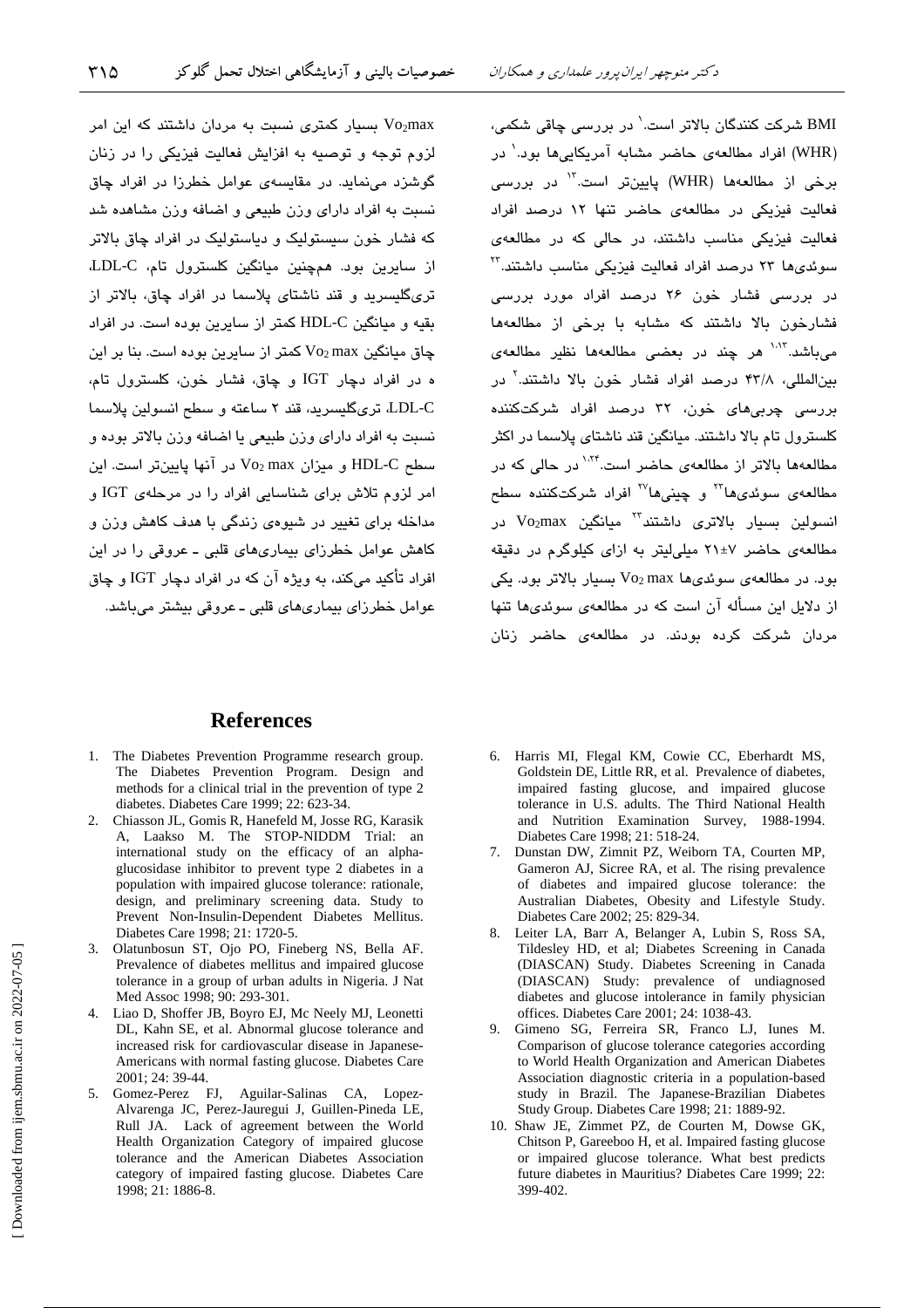- 11. Jorgensen ME, Bjeregaard P, Borch-Johnsen K. Diabetes and impaired glucose tolerance among the inuit population of Greenland. Diabetes Care 2002; 25: 1766-71.
- 12. Lim SC, Tai ES, Tan BY, Chew SK, Tan CE. Cardiovascular risk profile in individuals with borderline glycemia: the effect of the 1997 American Diabetes Association diagnostic criteria and the 1998 World Health Organization Provisional Report. Diabetes Care 2000; 23: 278-82.
- 13. Satman I, Yilmaz T, Sengul A, Salman S, Salman F, Uygur S, et al. Population-based study of diabetes and risk characteristics in Turkey: results of the turkish diabetes epidemiology study (TURDEP). Diabetes Care 2002; 25: 1551-6.
- 14. Sinha R, Fisch G, Teague B, Tamborlane WV, Banyas B, Allen K, et al. Prevalence of impaired glucose tolerance among children and adolescents with marked obesity. N Engl J Med 2002; 346: 802-10.

۱۵. شریفی فرانک، عزیزی فریدون. مقایسه نتایج آزمون تحمل

گلوکز با دو شاخص WHO و ADA در افراد ۳۰ سال به

بالا در روستا*ه*ای استان زنجان. مجلهی غدد درون ریز و

متابولیسم ایران،۱۳۷۸؛ سال اول، شمارهی ۱، صفحات ۳۲ .\*7

- ۱٦. عزیزی فریدون. تغییر در شیوه زندگی برای پیشکیری از بیماریهای مهم غیر واگیر به بهانهی اولین کنگره پیشگیری از بیماریها*ی* غیر واگیر. مجلهی غدد درون ریز و متابوليسم ايران،١٣٨١؛ سال چهارم، شمارهى ٢، صفحات  $\Lambda$ ۴ تا $\Lambda$ ۱
- 17. Edelstein SL, Knowler WC, Bain RP, Andres R, Barrett-Connor EL, Dowse GK, et al. Predictors of progression from impaired glucose tolerance to NIDDM: an analysis of six prospective studies. Diabetes 1997; 46: 701-10.
- 18. Chou P, Li CL, Wu GS, Tsai ST. Progression to type 2 diabetes among high-risk groups in Kin-Chen, Kinmen. Exploring the natural history of type 2 diabetes. Diabetes Care 1998; 21: 1183-7.
- 19. Eastman RC, Cowie CC, Harris MI. Undiagnosed diabetes or impaired glucose tolerance and cardiovascular risk. Diabetes Care 1997; 20: 127-8.
- 20. Eriksson KF, Lindgarde F. No excess 12-year mortality in men with impaired glucose tolerance who participated in the Malmo Preventive Trial with diet and exercise. Diabetologia 1998; 41: 1010-6.
- 21. Coutinho M, Gerstein HC, Wang Y, Yusuf S. The relationship between glucose and incident cardiovascular events. A metaregression analysis of published data from 20 studies of 95,783 individuals followed for 12.4 years. Diabetes Care 1999; 22: 233- 40.

```
۲۲. معینی سیامک، شیخ الاسلامی فرهاد، نوایی لیدا، عزیزی
فریدون. عوارض میکرو واسکولار در دیابت ملیتوس
```
ناوابسته به انسولین. یک مطالعه جمعیتی مورد – شاهدی .

مجلهی غدد درون ریز و متابولیسم ایران، ۱۳۷۸؛ سال اول،

 $fV$  شمار دی  $\wedge$  صفحات ۳۸ تا ۴۷.

- 23. Eriksson KF, Lindgarde F. Prevention of type 2 (noninsulin-dependent) diabetes mellitus by diet and physical exercise. The 6-year Malmo feasibility study. Diabetologia 1991; 34: 891-8.
- 24. Tuomilehto J, Lindstrom J, Eriksson JG, Valle TT, Hamalainen H, Ilanne-Parikka P, et al; Finnish Diabetes Prevention Study Group. Prevention of type 2 diabetes mellitus by changes in lifestyle among subjects with impaired glucose tolerance. N Engl J Med 2001; 344: 1343-50.
- 25. DECODE Study Group. Age- and sex-specific prevalences of diabetes and impaired glucose regulation in 13 European cohorts. Diabetes Care 2003; 26: 61-9.
- 26. Knowler WC, Barrett-Connor E, Fowler SE, Hamman RF, Lachin JM, Walker EA, et al; Diabetes Prevention Program Research Group. Reduction in the incidence of type 2 diabetes with lifestyle intervention or metformin. N Engl J Med 2002; 346: 393-403.
- 27. Pan XR, Li GW, Hu YH, Wang JX, Yang WY, An ZX, et al. Effects of diet and exercise in preventing NIDDM in people with impaired glucose tolerance. The Da Qing IGT and Diabetes Study. Diabetes Care 1997; 20: 537-44.